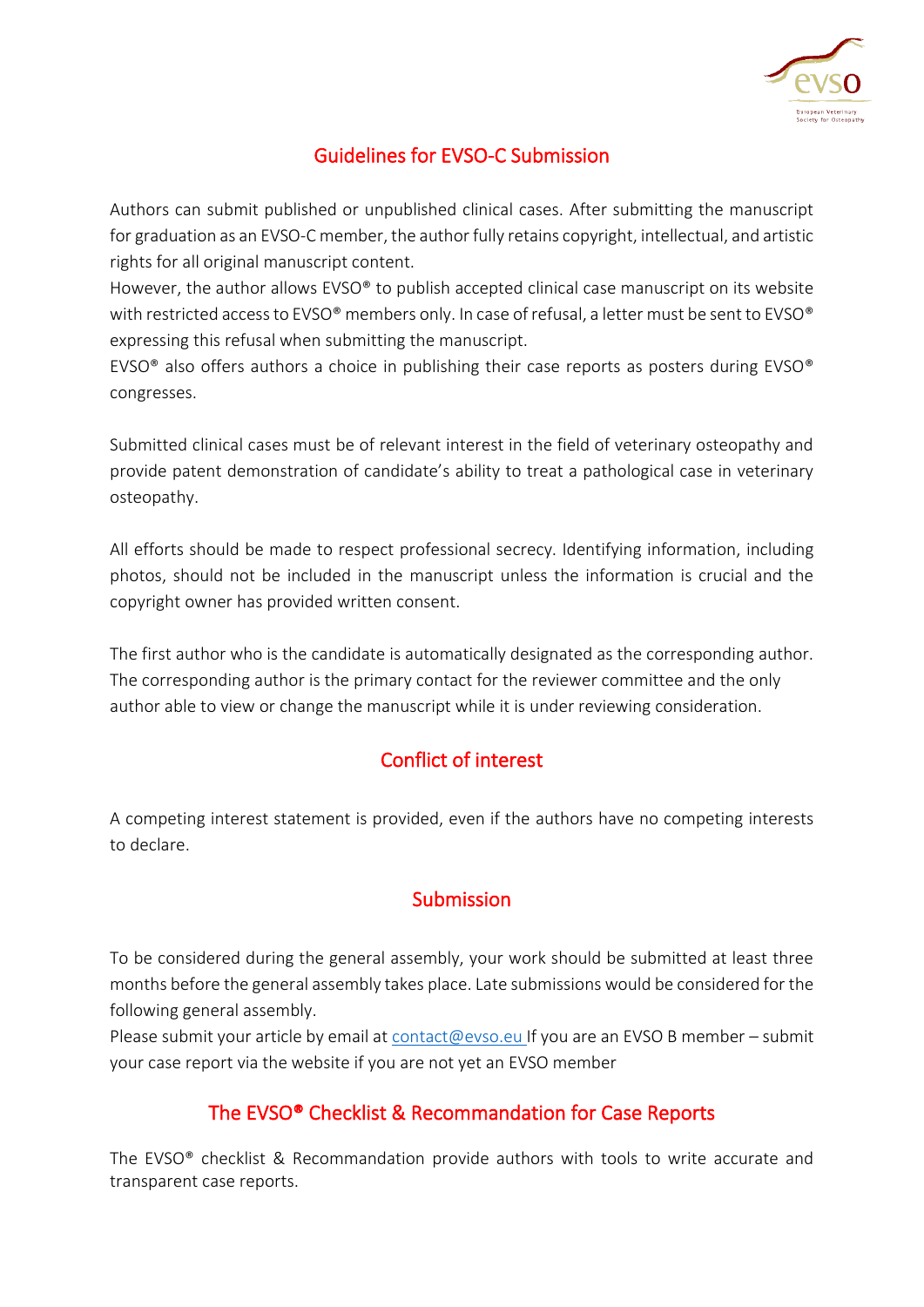# EVSO® 2020 CHECKLIST



1. Title - Author list – List title, author, and affiliation as first page of manuscript.

In case the case report has several authors, the candidate should be the first author and his contribution to the case quite evident.

The title must be specific, descriptive, concise, and comprehensible to readers outside the field. Titles should be written in sentence case (only the first word of the text, proper nouns, and genus names are capitalized). Avoid specialist abbreviations if possible.

On the title page, write author names in the following order:

- First name (or initials, if used)
- Middle name (or initials, if used)
- Last name (surname, family name)

Each author on the list must have an affiliation including professional address and email address.

If an author has multiple affiliations, enter all affiliations on the title page only.

2. Key Words – Not exceed 5. Clearly identifying the field of the case.

#### 3. Abstract – Not exceed 200 words–Should not include Citations and Abbreviations The abstract should-Describe the main objective(s) of the manuscript-Explain how the clinical case was dealt with-Summarize the most important results and their significance and/or interest in osteopathic veterinary medicine.

- 4. Introduction State the context and the objectives of the work and provide an adequate background, avoiding a detailed literature survey or a summary of the results.
- 5. Patient Information All relevant data useful for the understanding of the case are given. Data are as anonymous as possible to respect professional secrecy.
- 6. Anamnenis, status praesens and Clinical examination– Describe history and present state of the animal. Detail clinical examination, additional tests and reasons supporting these tests, differential diagnosis and/or diagnosis. Include osteopathic examination and diagnosis.
- 7. Treatments and Follow ups All treatments implemented for healing process must be described. Osteopathic technics are named in a medical way or with a reference to their author. Clinical cases follow up include at least one control examination.
- 8. **Discussion** Discussed topics describe at least :
	- Diagnosis and/or differential diagnosis
	- Case evolution
	- Choice of methods and technics
	- Benefit of osteopathic treatment
	- Optionally, discuss different treatment options from an osteopathic point of view.
- 9. Conclusions(optional) This section may all be separate, or may be combined to create a mixed Discussion/Conclusions section (commonly labeled "Discussion").

#### 10. Acknowledgments

- Those who contributed to the work but do not meet authorship criteria should be listed in the Acknowledgments with a description of the contribution.
- Authors are responsible for ensuring that anyone named in the Acknowledgments agrees to be named.
- 11. References Any and all available works can be cited in the reference list. Acceptable sources include published or accepted manuscripts. Do not cite unavailable and unpublished work, including manuscripts that have been submitted but not yet accepted in the reference list. Include those data as supplementary material. Make sure that all references mentioned in the Reference List are cited in the text, and vice versa. References are listed at the end of the manuscript and numbered in the order that they appear in the text. In the text, cite the reference number in brackets.